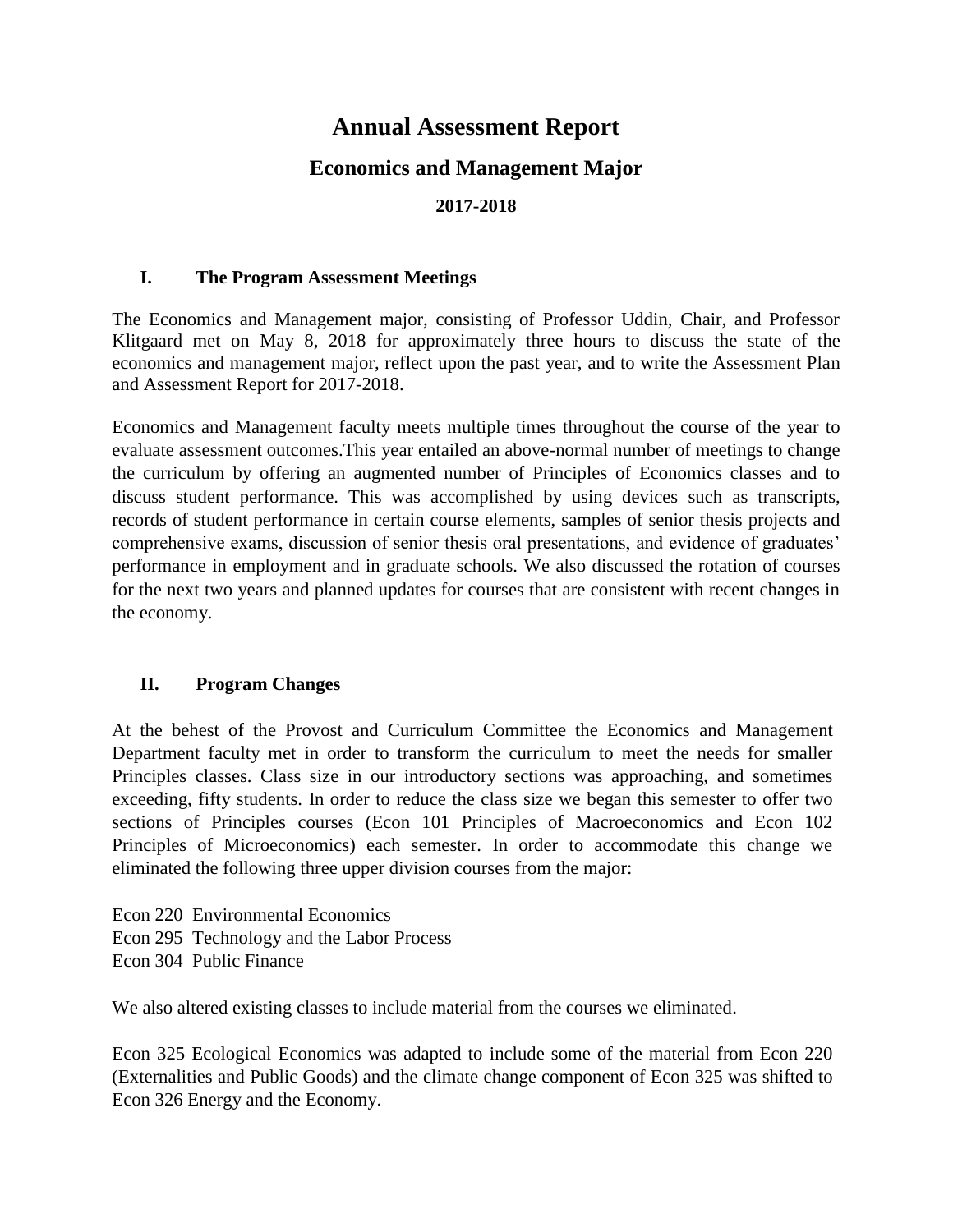#### **III. Examination of Data Collected for this Year's Targeted Learning Outcomes**

We looked at our various assessment documents, from exams to senior theses and found that our mechanisms are sufficient means by which to meet the missions of the major and the college. Principles course exams are geared towards both recall knowledge and interpretation, while upper division course examinations focus primarily upon writing, analysis and interpretation. We found that our comprehensive examinations continue to serve the purpose for which they were intended, the synthesis of economic knowledge, and were pleased with the senior essays, all of which employed the standard econometric techniques to contemporary economic problems and issues.

We were pleased that the results of our most of upper division exams were excellent. Wells College has some very good and hard-working students. As is common, there was, of course, some dispersion. Some students work harder than do others.

However a troubling trend emerged this year. An increasing number of students seem to believe that turning in one's work is somehow optional. In one 200-level course (Econ 255) fully onethird of the students turned in absolutely no work for the entire semester and consequently failed the class. The goal proposed in the guidelines of having 100% of the students earn a C or better, with 30% earning A grades were not accomplished either.

This year 50% (1 of 2) graduating seniors were admitted to graduate school.Our other graduating senior will seek a position with an actuarial firm after completing an internship in the industry. We also met to discuss the contribution of the economics and management major to the broader mission of the college. This semester Economics 326 (Energy and the Economy) became an LGI course, joining our department'sother LGI courses with an international focus (Econ 255: The Political Economy of Globalization, Econ 350: Economics of Developing Countries, Econ 233: Economics of Health and Medical Care). Several economics courses are requirements for both the Sustainability and International Studies majors.

| Sustainability                                   | <b>International Studies</b>                     |
|--------------------------------------------------|--------------------------------------------------|
| Econ 220 (Environmental Economics)               | Econ 255 (Political Economy of Globalization)    |
| Econ 325 (Ecological Economics)                  | Econ 330 (World Economy: Trade & Finance)        |
| Econ 326 (Energy and the Economy)                | Econ 350 (Economics of Less-Developed Countries) |
| Econ 350 (Economics of Less Developed countries) |                                                  |

Our Principles courses are required for the business major, and Economics and Management is a field in the new business major. Moreover, Econ 314 (Econometrics) fulfills a requirement for the Math major. A unit on hydraulic fracturing was added to Econ 326 (Energy and the Economy) in order to keep the students abreast with the latest changes in energy supply.